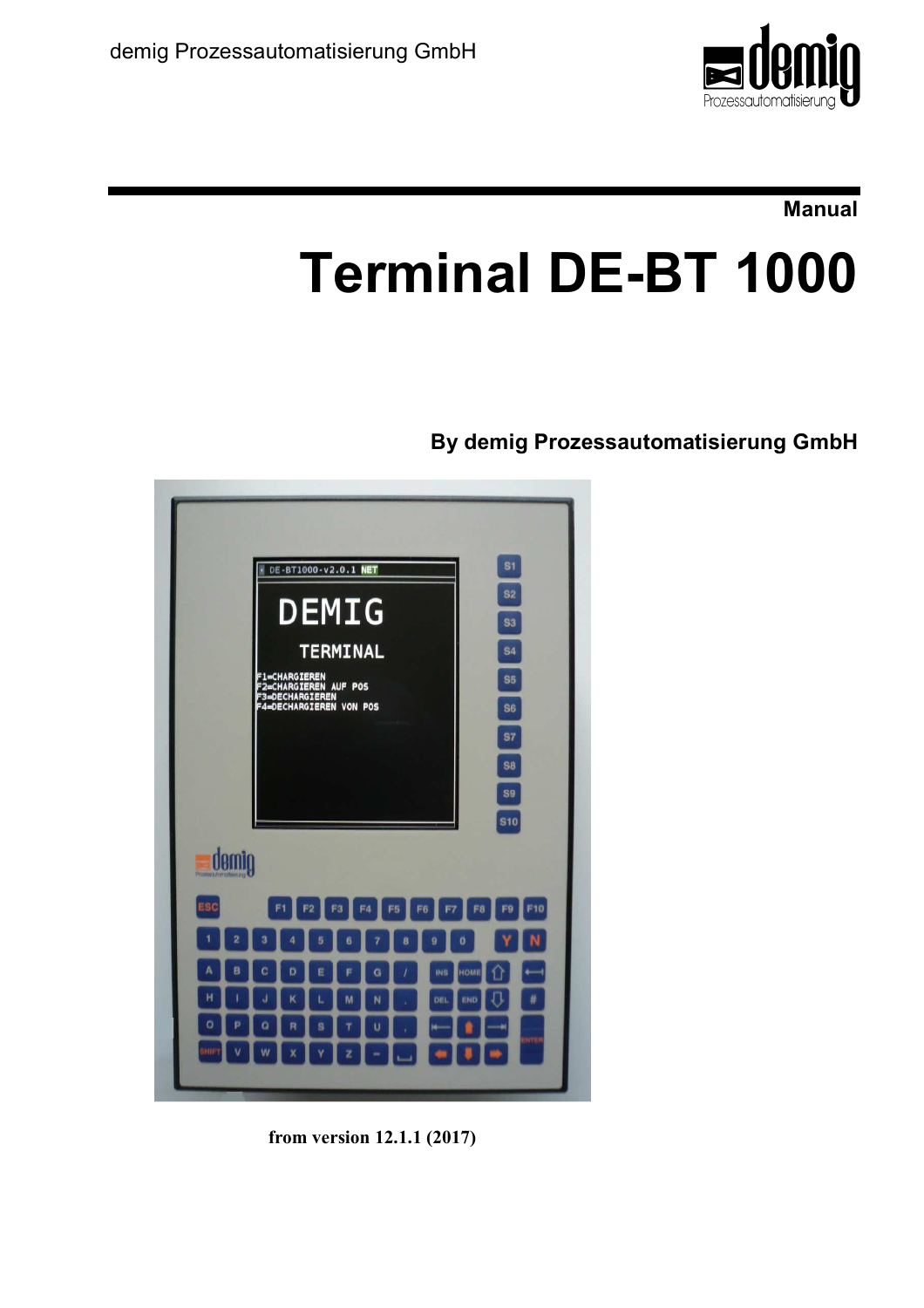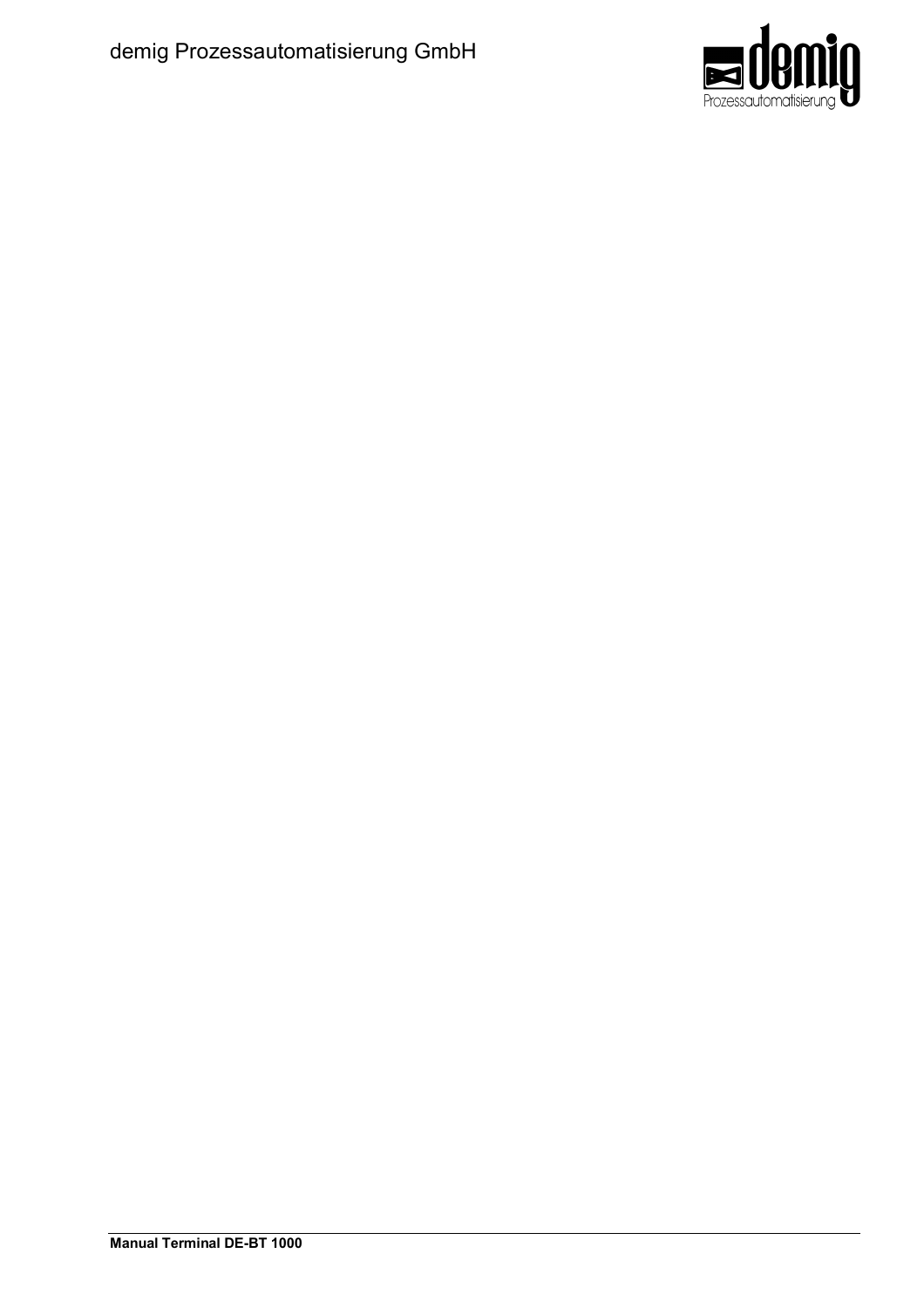

# **Content**

| 1.     |     |                                                                         |  |  |
|--------|-----|-------------------------------------------------------------------------|--|--|
|        | 1.1 | 1.1.1.<br>1.1.2.<br>1.1.3.<br>1.1.4.<br>1.1.5.<br>1.1.6.                |  |  |
|        | 1.2 | Brief Explanation of the Industrial Terminal DE-BT 1000 3<br>1.2.1.     |  |  |
|        | 1.3 | 1.3.1.<br>1.3.2.<br>1.3.3.<br>1.3.4.                                    |  |  |
| 2.     |     |                                                                         |  |  |
|        | 2.1 | Cleaning and care of the keypad and of the screen11<br>2.1.1.<br>2.1.2. |  |  |
|        | 2.2 | 2.2.1.<br>2.2.2.<br>2.2.3.                                              |  |  |
|        | 2.3 | 2.3.1.<br>2.3.2.<br>2.3.3.                                              |  |  |
|        | 2.4 | Installation Dimensions and Measurements of Rack-Housing17<br>2.4.2.    |  |  |
| 3.     |     |                                                                         |  |  |
|        | 3.1 |                                                                         |  |  |
| Index. |     |                                                                         |  |  |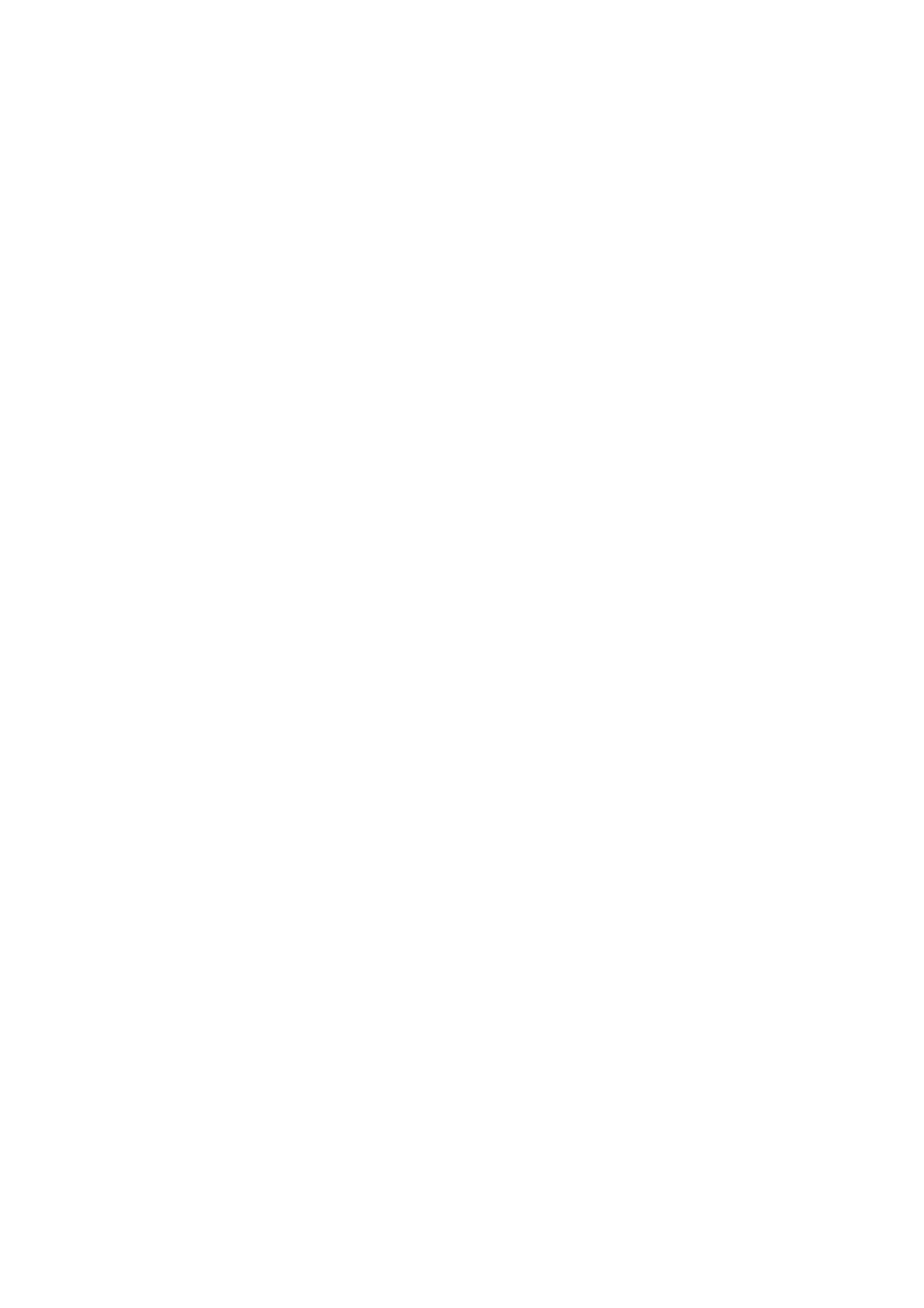

# **1. Chapter: Introduction**

# **1.1 Basic Information**

### **1.1.1. General Handling**

Please read the operating instruction carefully before installing or handling the industrial terminal DE-BT 1000, in order to avoid dangerous situations and damages due to operating errors. This operating manual is limited to the handling of the DE-BT 1000 and does not include all different applications.

### **1.1.2. CE-Conformity**

The industrial terminal DE-BT 1000 corresponds to the standards and guidelines named in the conformity declaration. To make sure these are observed, please pay attention to the following:

- It is the responsibility of the installing person to observe all the standards and guidelines for the usage and installation of the industrial terminal DE-BT 1000.
- Make sure that only qualified staff installs the industrial terminal DE-BT 1000.
- Make sure that all the precautions stated in the chapter "Information for the installation" are observed.
- Reparations of the industrial terminal DE-BT 1000 by the customer are not allowed.
- By using the industrial terminal DE-BT 1000 for unintended purposes as well violating the regulations mentioned above, demig Prozessautomatisierung GmbH assumes no responsibility. The conformity declaration then loses its validity.

### **1.1.3. Installation Instructions**

Please check the process control system immediately upon receipt. In case of any damages, the device must not be installed. Pay attention to the terms of installation in chapter service and technical data.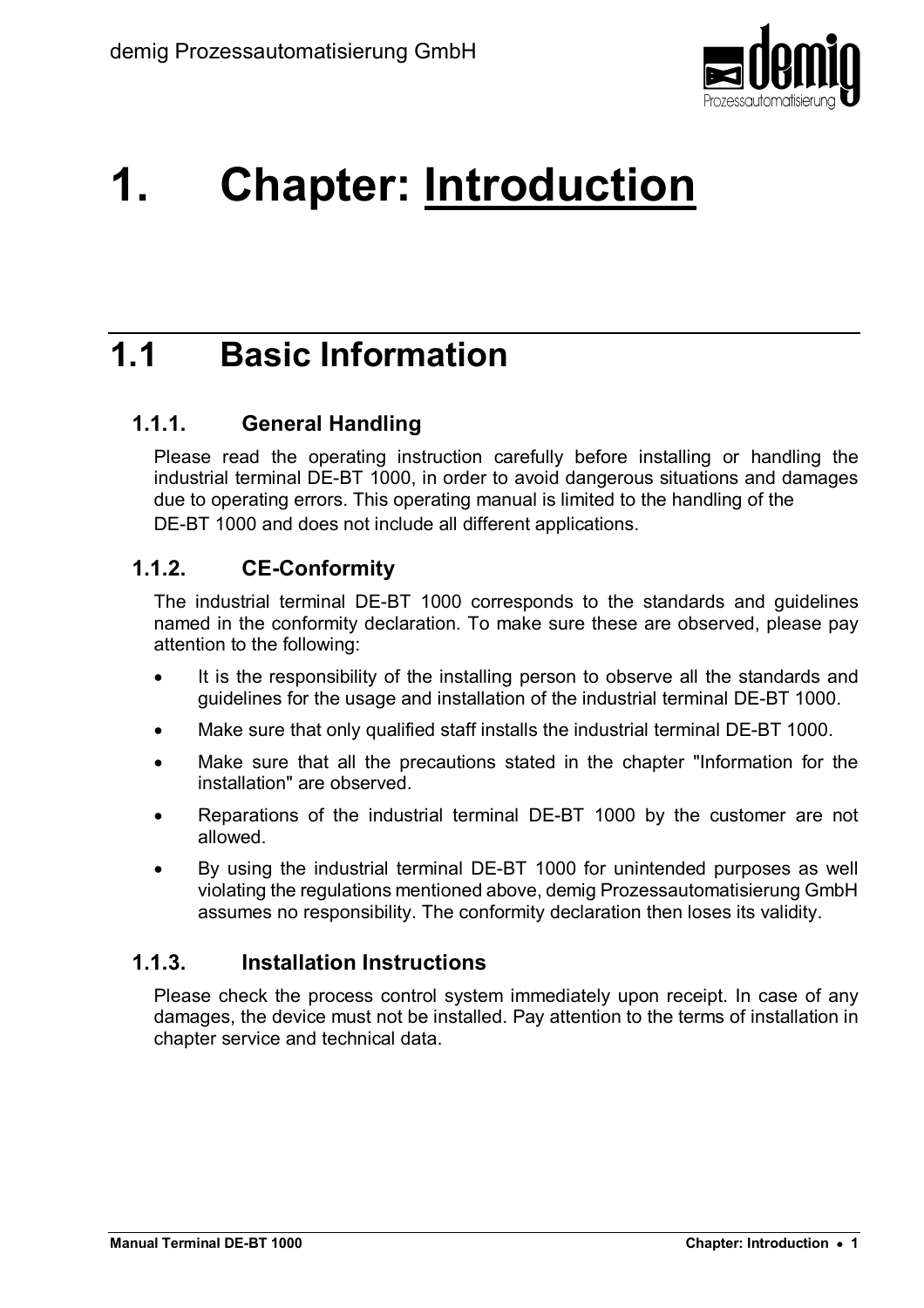

# **1.1.4. Structure of the Operating Instructions**

All security advices in this operating manual are marked with this symbol:



Further information is shown in a frame with the headline information. Security functions are marked with the following symbol:



### **1.1.5. Security Symbols**

The following security symbols are shown on the terminal:



Attention! An incorrect connection of the device may lead to system disturbances, - damages, quality losses as well as danger to persons and environment. The connections not marked directly at the controller are explained in the corresponding documentation (Operating Instructions, Pin Assignment Cards).



Protective ground wire (min. 6mm² cross section!)

### **1.1.6. Disclaimer**

**Possible errors cannot be excluded. demig Prozessautomatisierung GmbH assumes neither a legal responsibility nor the liability for misprints, wrong information and/or omissions or the resultant damages. Suggestions for improvement and advice are always welcome.** 

**All rights reserved!**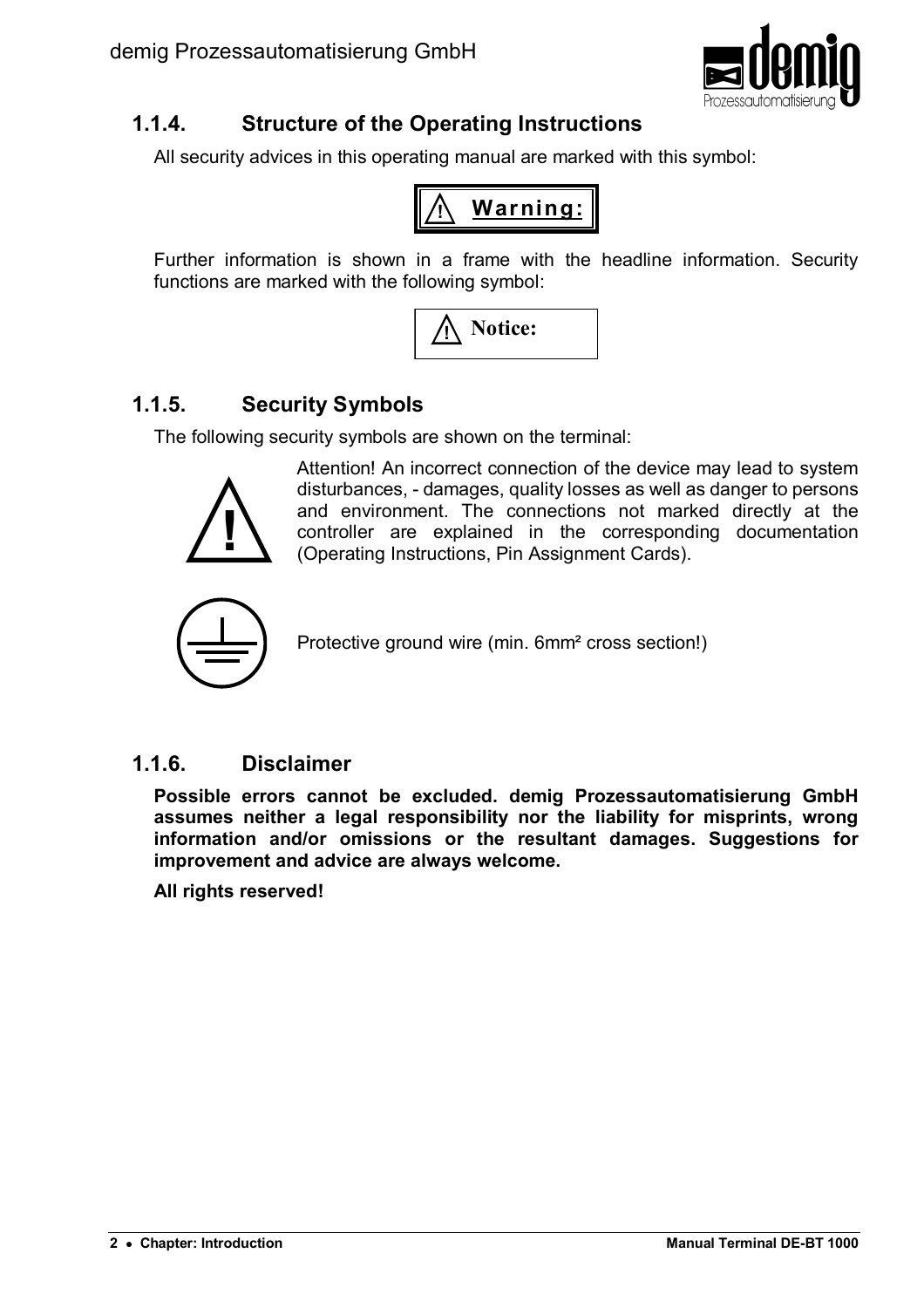

# **1.2 Brief Explanation of the Industrial Terminal DE-BT 1000**

## **1.2.1. General Explanation**

The industrial terminal DE-BT 1000 is a display and input terminal. As it is only a terminal, a further host system for the control is needed (e.g.: process supervisory system prosys/2). The host system transmits the messages/commands via different communication systems to the DE-BT 1000.

After receiving a message, the display is updated for the user. In case of an input mask on the screen, the keypad can be used to enter the data which then will be requested by the host system.

# **1.3 General Handling of the DE-BT 1000**

The DE-BT 1000 has a main display, which is shown immediately after the start. This is also the range for masks and texts. Furthermore, it has a status line in which different information can be shown. From this main display, different instructions can be carried out by key shortcuts. The instructions and the corresponding key shortcuts are described in the menu point *"Commands"*.

Use the tab keys  $\rightarrow$  and  $\rightarrow$  to switch between the different input parts in a menu. The entry can be selected with the arrow keys after marking a selection field. Buttons can be confirmed by "**ENTER**" and selections change the status with the space bar **""**. Inputs in a text field are done by the keypad.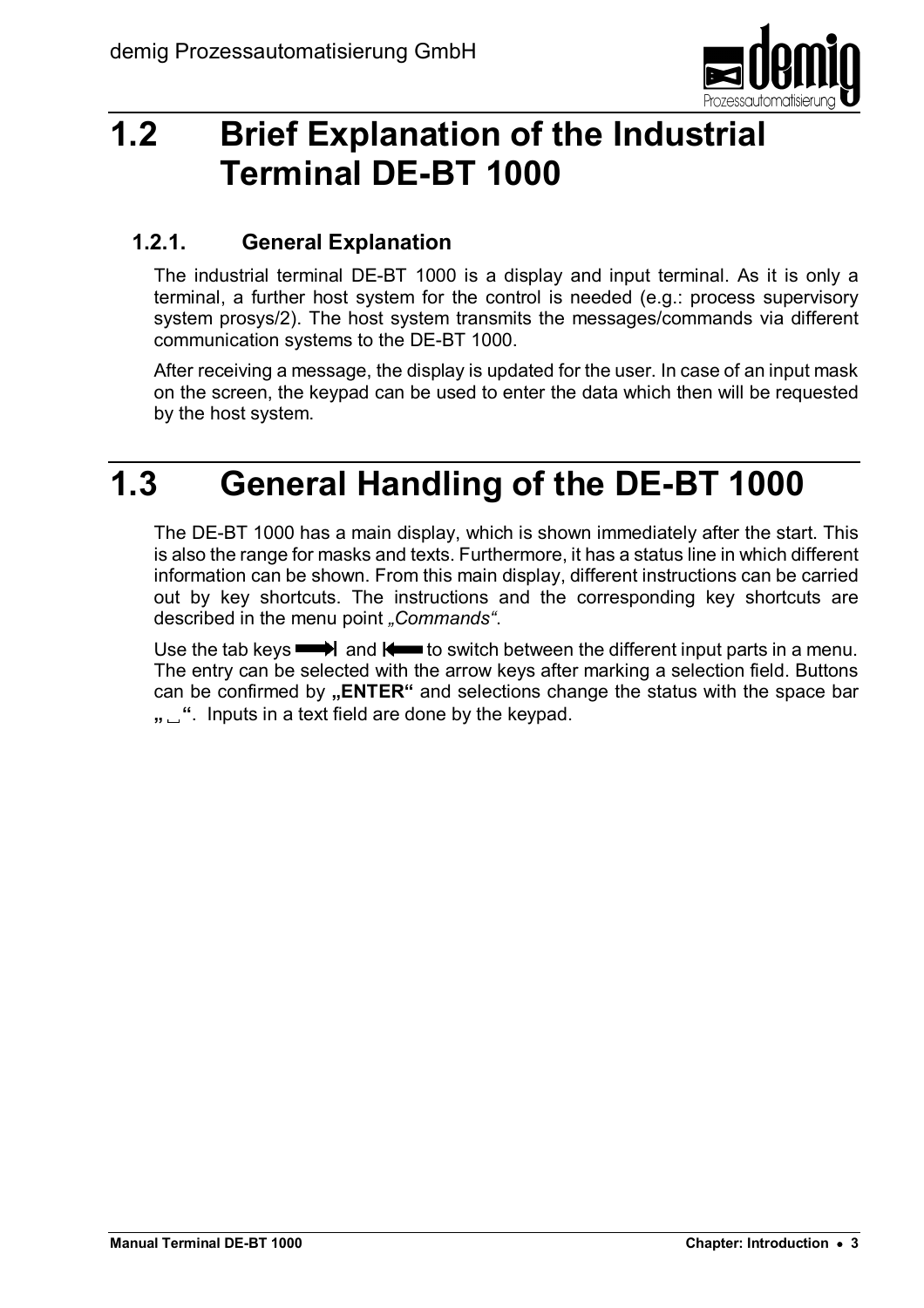

## **1.3.1. Commands**

### **1.3.1.1. Delete Messages**

Messages or errors in the status line can be blanked out by mouse click or by key shortcut **[SHIFT] + [F7]** ausgeblendet werden.

### **1.3.1.2. Configuration Menu**

By the shortcut **[SHIFT] + [F8]** the configuration menu of the DE-BT 1000 is reached. First you have to answer the security request *"Do you really want to open the DE-BT 1000 configuration?"* with *"Yes"*. In case of *"No"* as answer, the user returns to the main display.

Different settings can be done in the configuration menu. The following list gives a short overview of the setting possibilities. In case of a selection field, the possible options are shown in the square brackets.

- GID (device ID) [0-9]
- UID (user ID) [0-9]
- Baud rate RS485 [300, 600, 1200, 2400, 4800, **9600**, 19200, 38400]
- Parity RS485 [**o=Odd,** e=Even, n=None]
- Stop bits RS485 [1, **2**]
- Baud rate RS232 [300, 600, 1200, 2400, 4800, **9600**, 19200, 38400]
- Parity RS232 [**o=Odd,** e=Even, n=None]
- Stop bits RS232 [1, **2**]
- Active [RS232, **RS485**, NET]
- Port number [1024-65535]
- DHCP
- IP address
- Subnet mask
- Default gateway

The GID and UID are used for the device addressing. Furthermore, the interface configuration can be determined. That includes the serial interfaces RS232 and RS485, as well as the IP configuration. Moreover, the interface, which should be used for the communication with the host system, can be selected in the selection field "Active". For a communication via network (NET) the selected **Port** is used.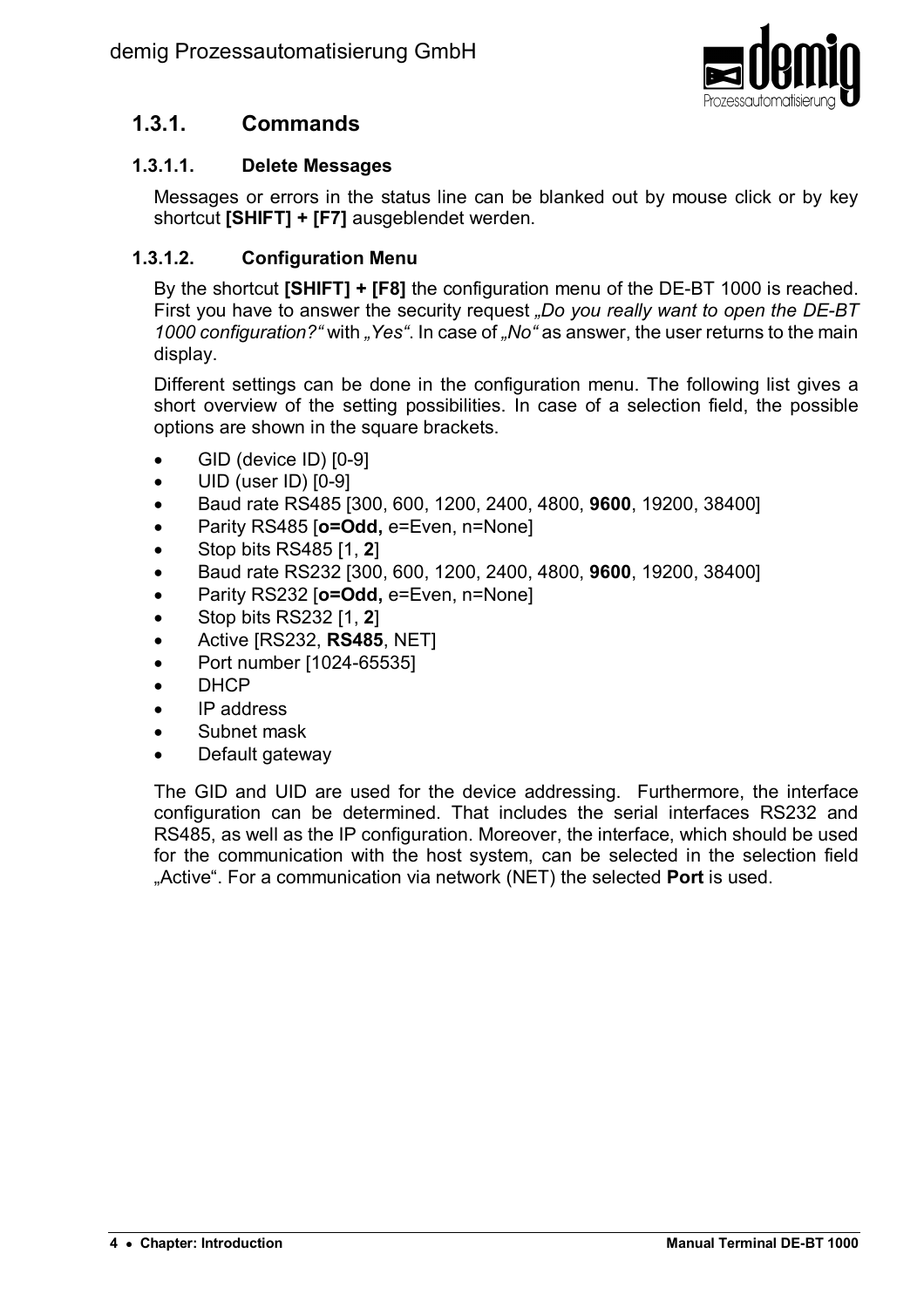

### **1.3.1.3. Factory Settings**

To set the terminal back to factory setting, use the shortcut **[SHIFT] + [F1]** in the configuration menu. In case the security request is answered with *"Yes"* the DE-BT 1000 is set back to factory settings. The factory settings are as follows:

- $GID = 1$
- $\bullet$  UID = 1
- Baud rate RS485 = 9600
- Parity  $RS485 = o$
- Stop bits  $RS485 = 2$
- Baud rate RS232 = 9600
- Parity  $RS232 = o$
- Stop bits  $RS232 = 2$
- $Active = RS485$
- Port number = 50000
- $DHCP = Yes$
- $IP$  address =  $0.0.0.0$
- Subnet mask = 255.255.255.0
- Default gateway =  $0.0.0.0$

### **1.3.1.4. Information Display**

Information about the preset configuration can be displayed by **[SHIFT] + [F2]** in the configuration menu in case, the request was confirmed with *"Yes"*. Besides this information, also the current network configuration is shown.

```
GID: 1 UID: 1
Baud rate RS232: 9600
Parity RS232: o
Stop bits RS232: 2
Baud rate RS485: 9600
Parity RS485: o
Stop bits RS485: 2
Active: NET
Port: 50000
DHCP: Yes
Network-Configuration:
em0: flags=8843 metric 0 mtu 1500
     options=9b
     ether 08:00:27:36:0f:62
     inet 192.168.148.202 netmask 0xffffff00 broadcast
192.168.148.255
     nd6 options=29
     media: Ethernet autoselect (1000baseT)
     status: active
                                                          \mathbf{I}
```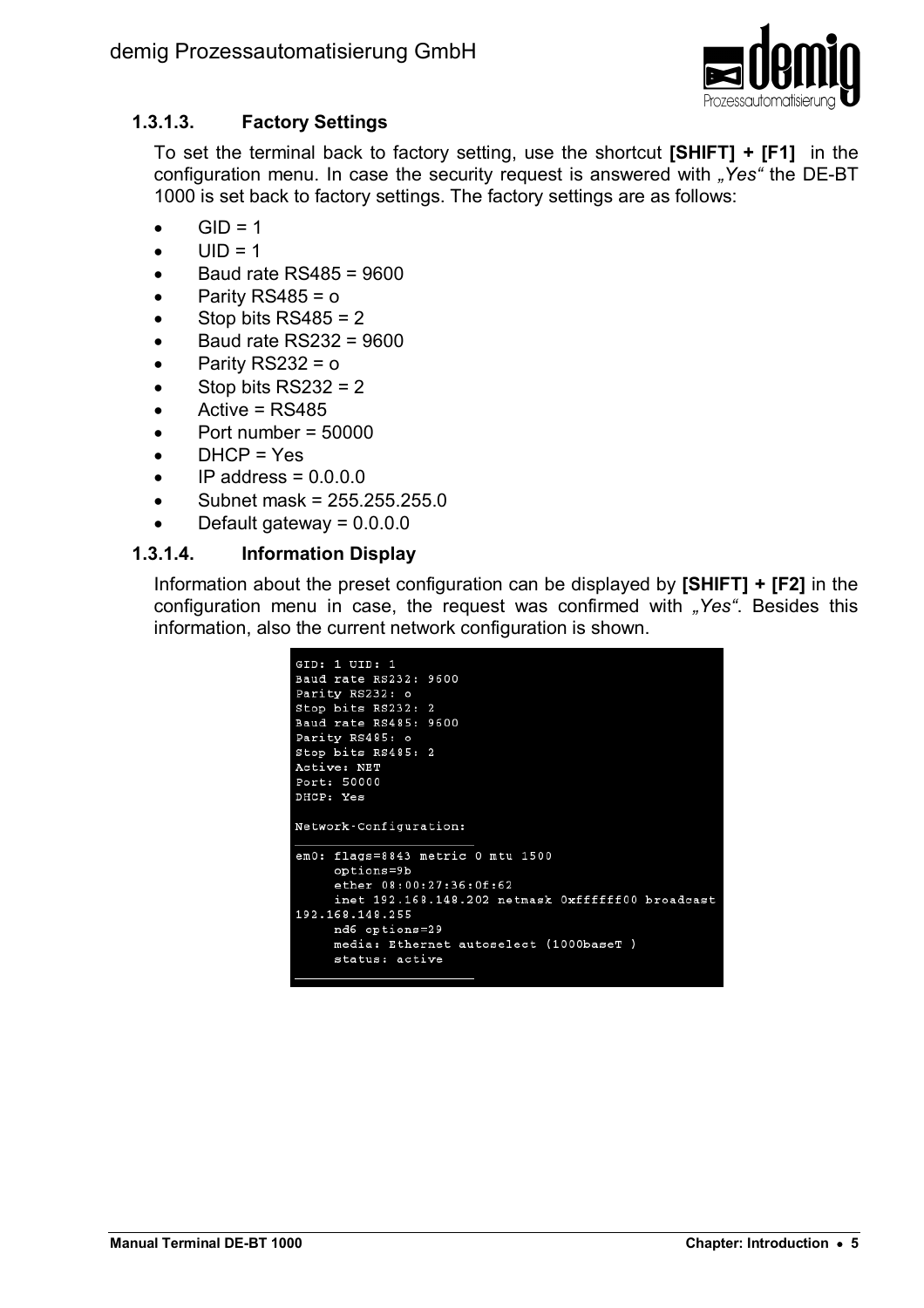

### **1.3.1.5. Keyboard Test**

The keyboard test can be called by **[SHIFT] + [F4]** and the following confirming with *"Yes".* In the now appearing window the keys to be pressed on the softkeyboard are highlighted in color. After the successful pressing of a key, it will be deleted in the display. The keyboard test is closed automatically when no further key is shown.



### **1.3.1.6. Exit terminal mode**

To exit the terminal mode and go to the menu (see chapter 1.3.3) use the key combination **[SHIFT] + [F8]** in the configuration menu. You only reach the service menu after confirming the following request with "Yes".

### **1.3.1.7. Update**

The update program is started with **[SHIFT] + [F9]** from the configuration menu and by confirming the appearing request with "Yes". After that the update can be installed by the File Transfer Manager (FTM).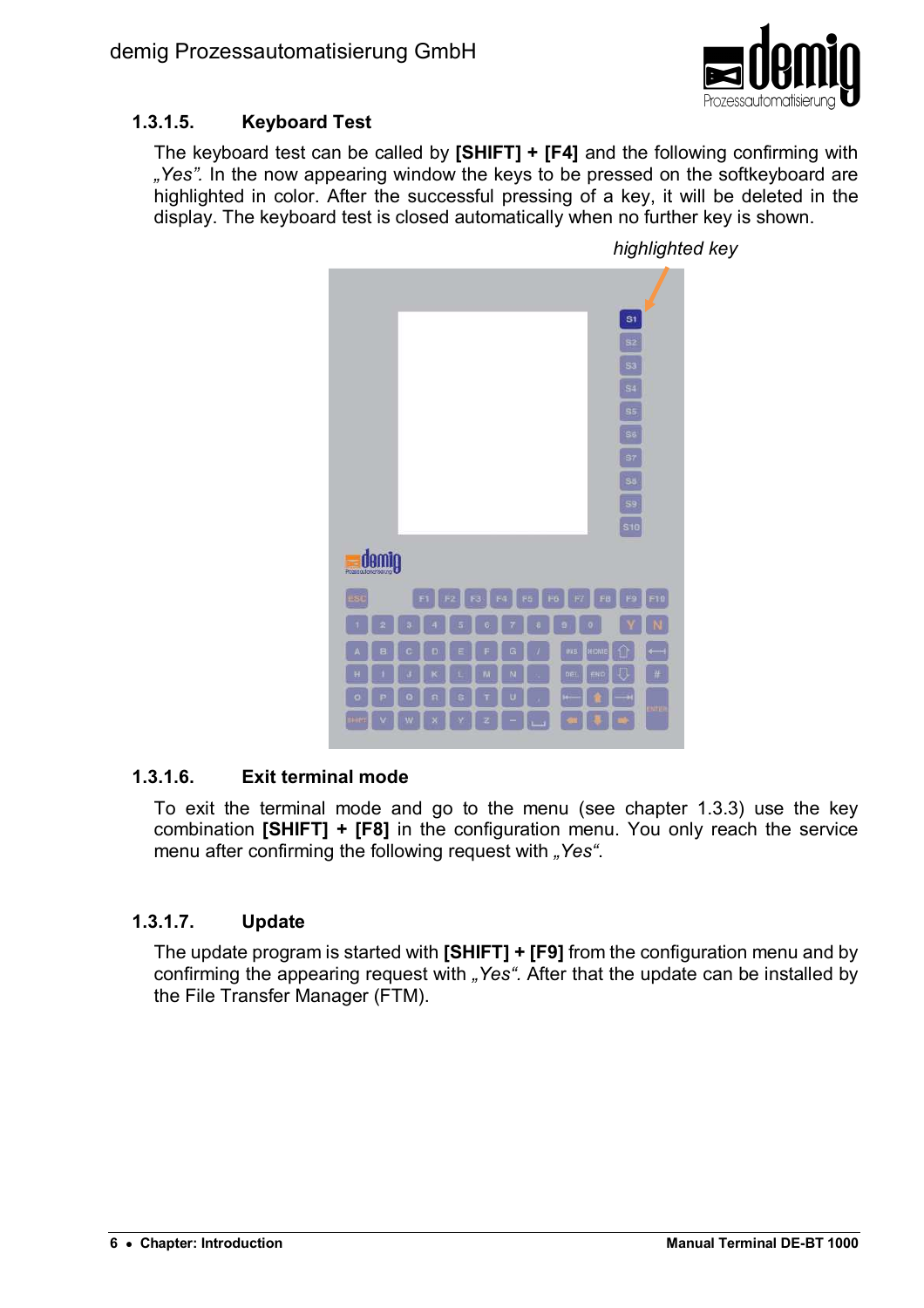

# **1.3.2. Status Line**

At the upper edge of the display is the status range of the DE-BT 1000. This range is consisting of one line and directly after the start it looks as follows:



Then the version and the communication channel are updated.

# DE-BT1000-v2.0.0 NET

The communication channel shows on which interface the communication with the host system is expected. A red highlightning shows an inactive communication. An active communication is shown in green.

$$
\blacksquare
$$
 DE - BT1000 - v2.0.0 **NET**

Messages can contain information or errors. They are shown in a ticker right to the communiction channel. To mark an error, the text is shown in red letters instead of white letters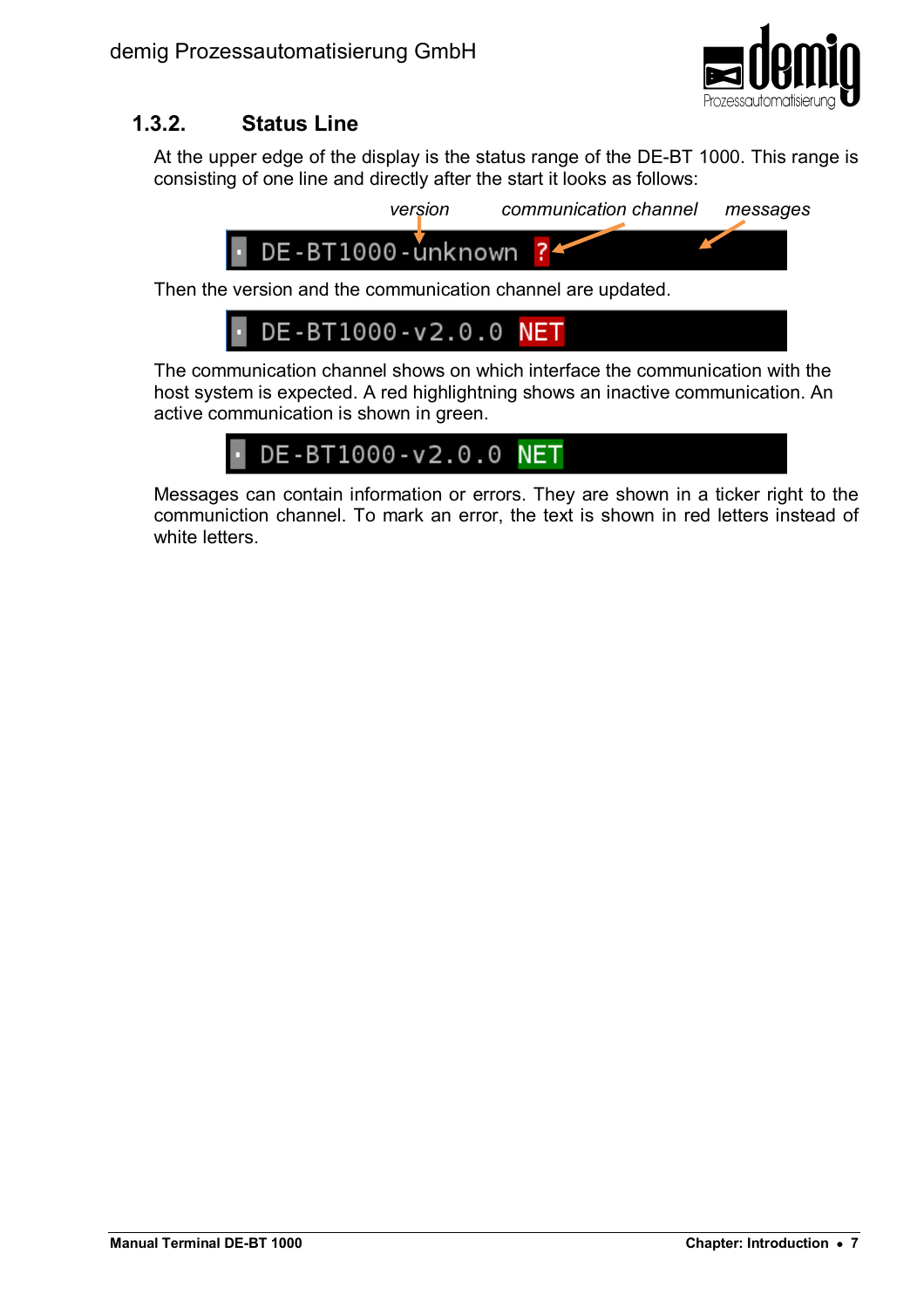

## **1.3.3. Menu**

After leaving the terminal surface (see chapter 1.3.1.6) the menu follows, which looks as follows:

| (U 20111214) | -DE-BT 1000 - demig Prozessautomatisierung GmbH                                        |
|--------------|----------------------------------------------------------------------------------------|
|              | <b>START</b><br>start BT1000<br>show logfile<br>$_{\rm{LOG}}$ .<br>SERVICE maintenance |
|              |                                                                                        |

In this menu the user can select between three menu points.

Description of the menu points:

### **1.3.3.1. START start BT1000**

Selecting the first menu point "start BT1000" the menu is left and the DE-BT 1000 application is started.

#### **1.3.3.2. LOG show logfile**

The second menu point *"show logfile"* serves to show the last log-entries. They are shown in a new window.

#### **1.3.3.3. SERVICE maintenance**

By selecting the last menu point "maintenance" the service menu is opened.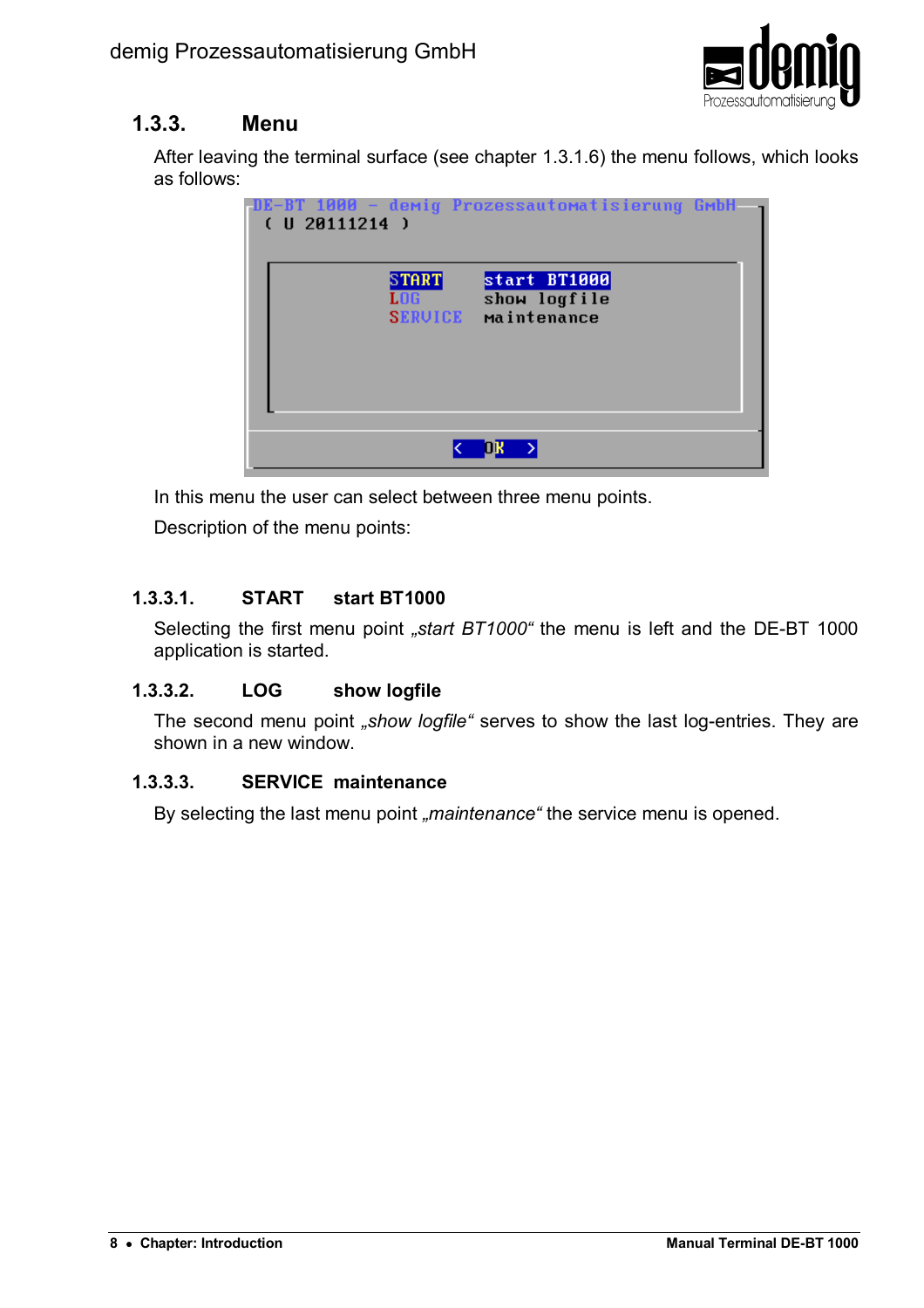

# **1.3.4. Service Menu**

In this dialog maintenance work at the DE-BT 1000 can be done. The dialog is as follows:

| ( Maintenance ) | DE-BT 1000 - demig Prozessautomatisierung GmbH |
|-----------------|------------------------------------------------|
| <b>DHCP</b>     | activate DHCP                                  |
| <b>SHOW NET</b> | show network settings                          |
| UPD_MOD         | start update mode                              |
| <b>INST_UPD</b> | install update []                              |
| SHOW UPD        | show update history                            |
| <b>RMMSK</b>    | remove ALL mask files                          |
| <b>DATETIME</b> | set date/time                                  |
| <b>REBOOT</b>   | reboot                                         |
| <b>HALT</b>     | halt                                           |
|                 | $\langle$ Abbruch $\rangle$                    |

When leaving this dialog with *"Cancel"* you return to the menu. Furthermore, you have the possibility to select one of the following nine menu points with *"OK"*.

### **1.3.4.1. DHCP activate DHCP**

Selecting this menu point, the DHCP-server assigns a new IP address to the terminal. Thus, the terminal is achievable with the new IP address.

### **1.3.4.2. SHOW\_NET show network settings**

In this menu point, you can see the current network configuration. The IP-address, the subnetmask and the network status are shown.

### **1.3.4.3. UPD\_MOD start update mode**

To install new updates, the terminal can be set in the update mode (in addition to the way described in 1.3.1.7) by means of the menu point *"start update mode".* The update can be installed with the File Transfer Manager (FTM).

### **1.3.4.4. INST\_UPD install update**

In case the update was transferred to the terminal and not directly installed you can do the now with the menu point *"install update [ ]"*. Between the square brackets is the update´s file name.

#### **1.3.4.5. SHOW\_UPD show update history**

The update history (installation dates of the updates) can be shown by the menu point *"show update history.*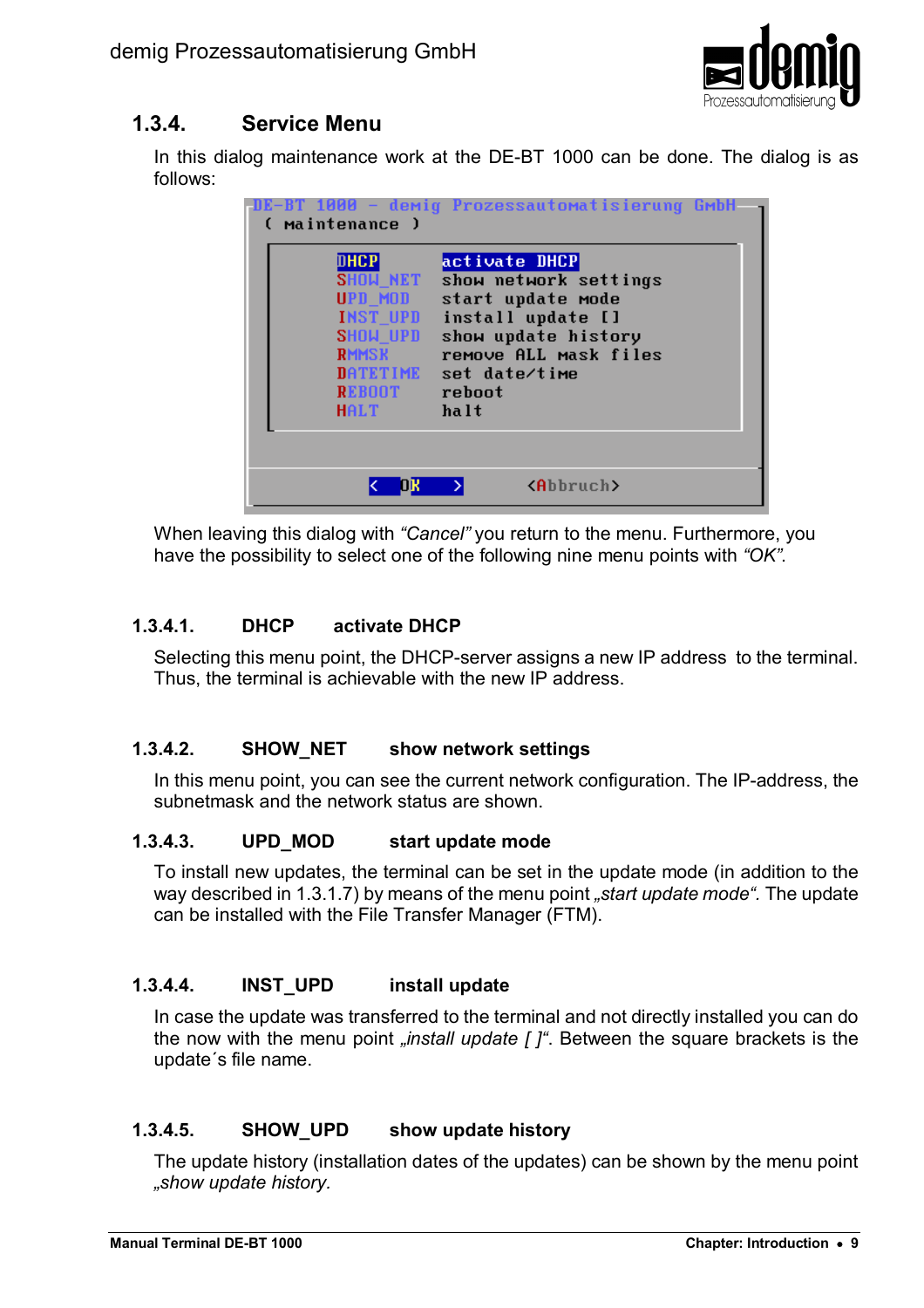

### **1.3.4.6. RMMSK remove ALL mask files**

All masks existing in the storage are deleted with this menu point. Therefore, all masks have to be sent again to the terminal.

### **1.3.4.7. DATETIME set date/time**

To set the date and the time manually use the menu point *"set date/time".* In the now following dialog enter first the date and in a further dialog the time.

### **1.3.4.8. REBOOT reboot**

After selecting this menu point the terminal reboots .

#### **1.3.4.9. HALT halt**

This menu point shuts down the terminal.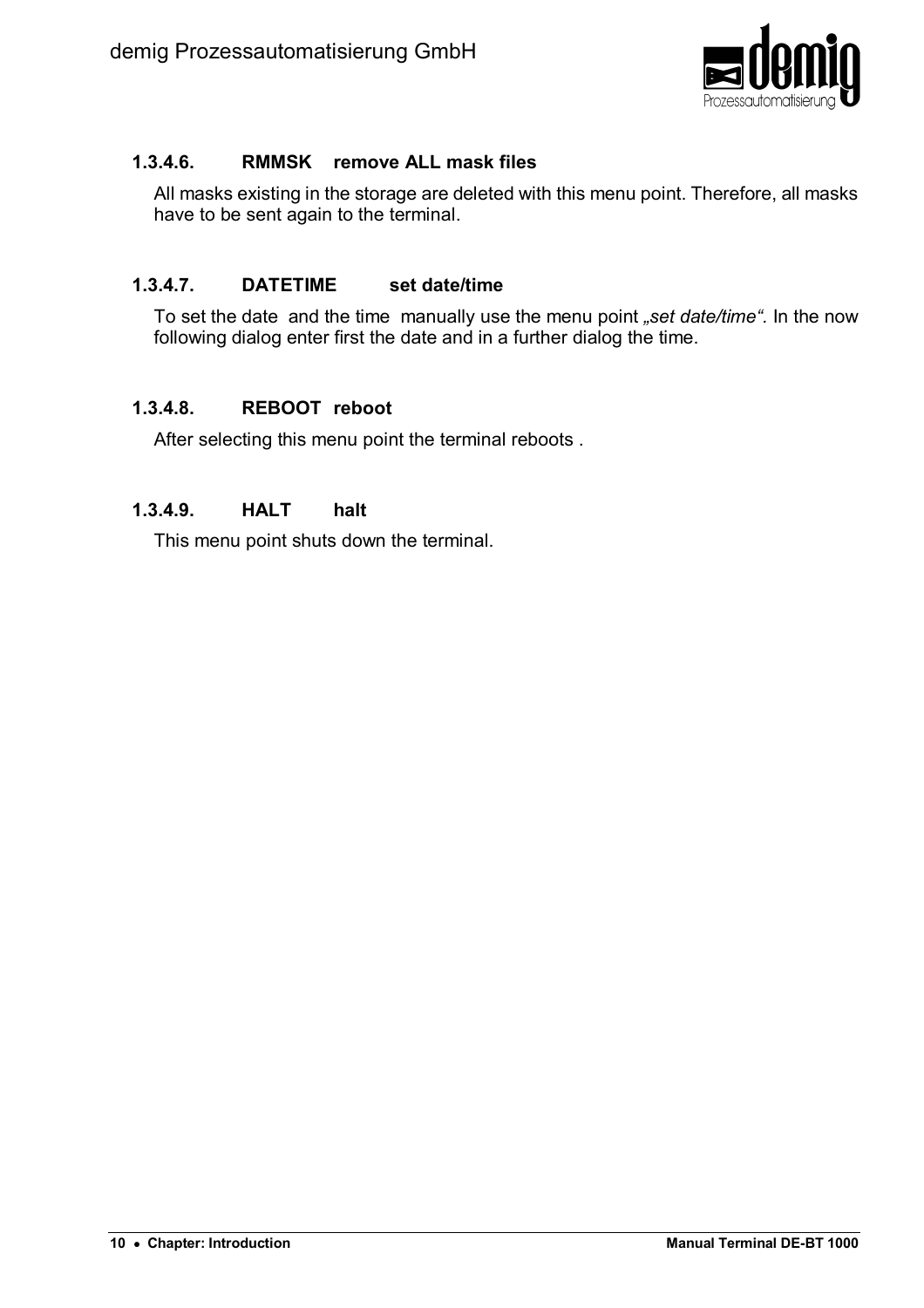

# **2. Chapter: Service and Technical Data**

# **2.1 General maintenance**

# **2.1.1. Cleaning and care of the keypad and of the screen**

The front panel with the keypad is a laminated surface (according to DIN 40050 IP protection 65). This surface, as well as the screen of the monitor, may be cleaned with a damp cloth and customary neutral detergent (glass cleaning agent).



# **2.1.2. Direct Support**

We offer the following possibilities for a direct support:

### **a) Telephone Support**

Many malfunctions are caused by incorrect settings or improper handling. They may often be corrected in cooperation with the service technician via telephone.

### **b) E-Mail Support**

Use the direct support by e-mail with our service technician.

#### **c) Service on site**

You may request the help of a service technician directly at demig or at the manufacturer. This relates to all software and hardware questions.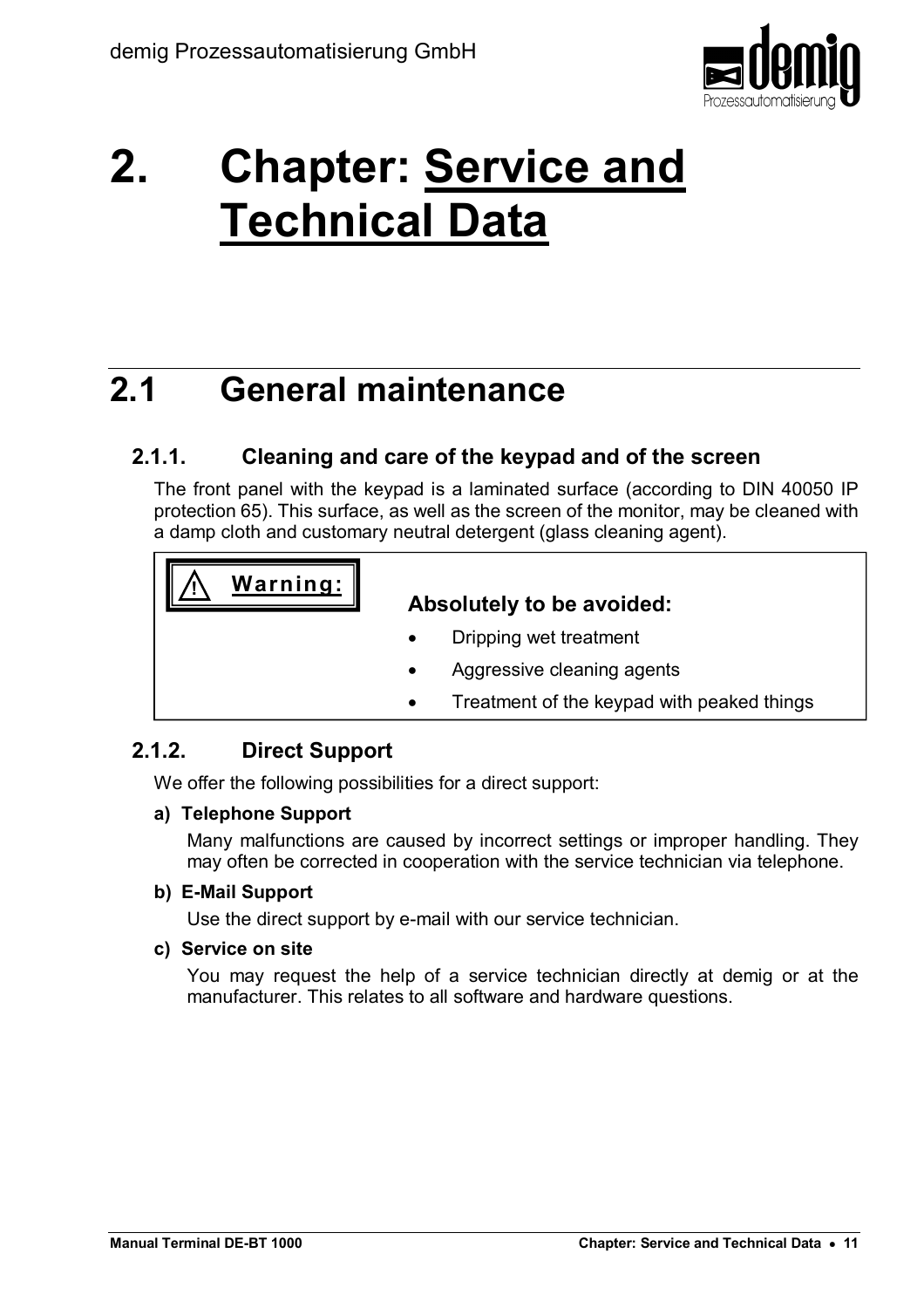

### **2.1.2.1. Contact:**

| Telephone: | +49 271 77202-25 or +49 271 77202-29 |
|------------|--------------------------------------|
| Fax:       | +49 271 74704                        |
| E-Mail:    | service@demig.de                     |
| URL:       | www.demig.com                        |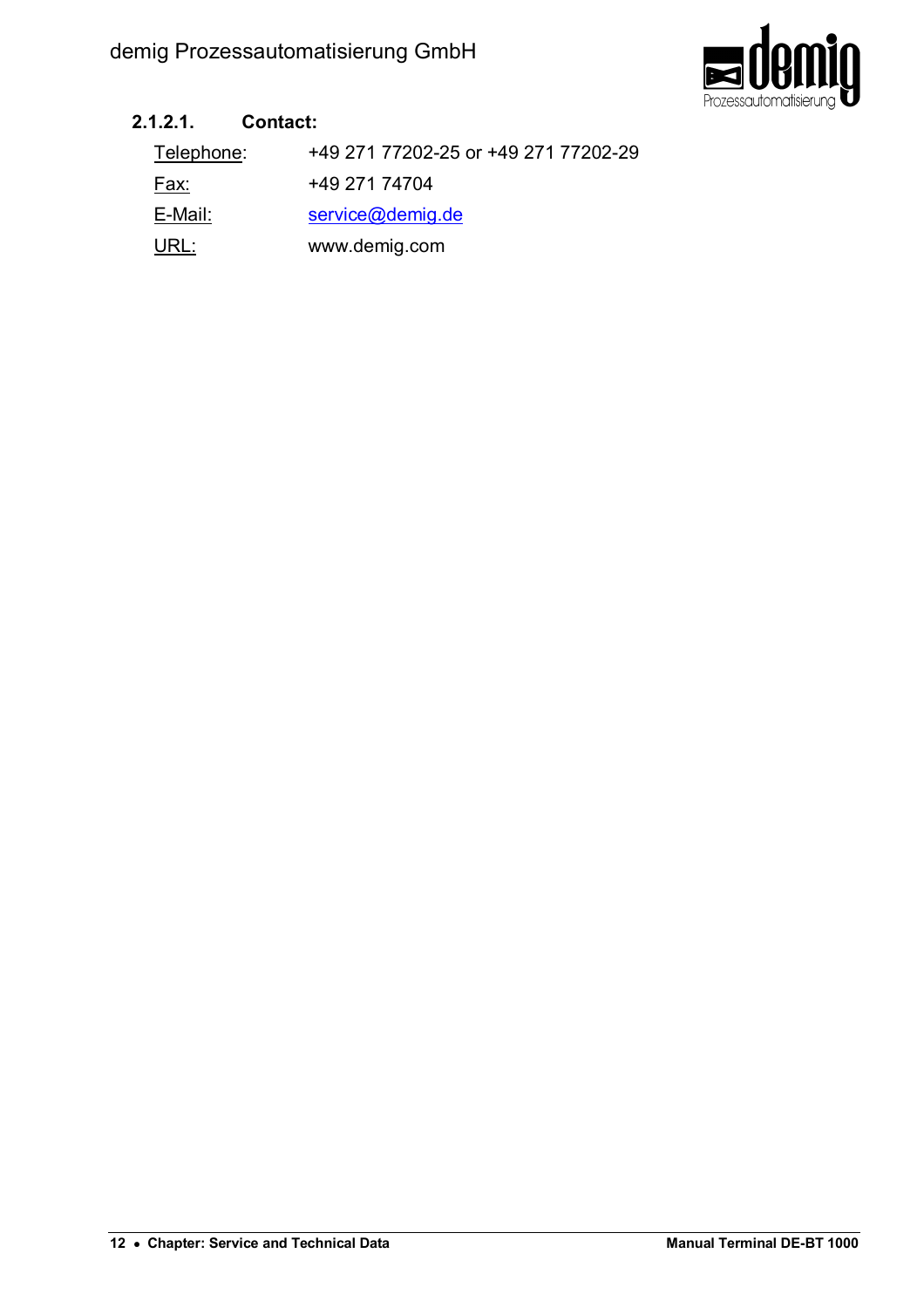

# **2.2 Update of the System Software**

### **2.2.1. Necessary Material**

- External PC or Laptop with FTM (File Transfer Manager) and a connection to the DE-BT 1000. This connection can be serial or via network.
- Update file (e.g. via E-Mail) from demig Prozessautomatisierung GmbH. There are 3 different update types:
	- **File name: update for:**
	- 200727os.tbz Operating system and Kernel modules
	- 200727xs.tbz Surface
		- 200735bt.tbz Terminal Application

• The first 6 figures of the file name describe the release date (year and calendar week) of the update. Depending on the current software status of the DE-BTk 1000 it is not necessary to install all 3 update types. In case of several updates the following sequence of the updates should be noted:

### $*$ os.tbz  $\rightarrow$   $*$ xs.tbz  $\rightarrow$   $*$ bt.tbz

## **2.2.2. Starting the Update**

- 1. Start the FTM on the computer.
- 2. Set the DE-BT 1000 in the update mode, see chapter 1.3.1.7.
- 3. Now connect the FTM with DE-BT 1000. As it is the same procedure as for the controller, see the operation manual of the FTM.
- 4. Transmit then, by the FTM, the update to the DE-BT 1000. The question whether to send the files or also to start the update has to be answered with "Make update ". The update is then transmitted and automatically installed!
- 5. For the installation of further updates please repeat steps 1-4.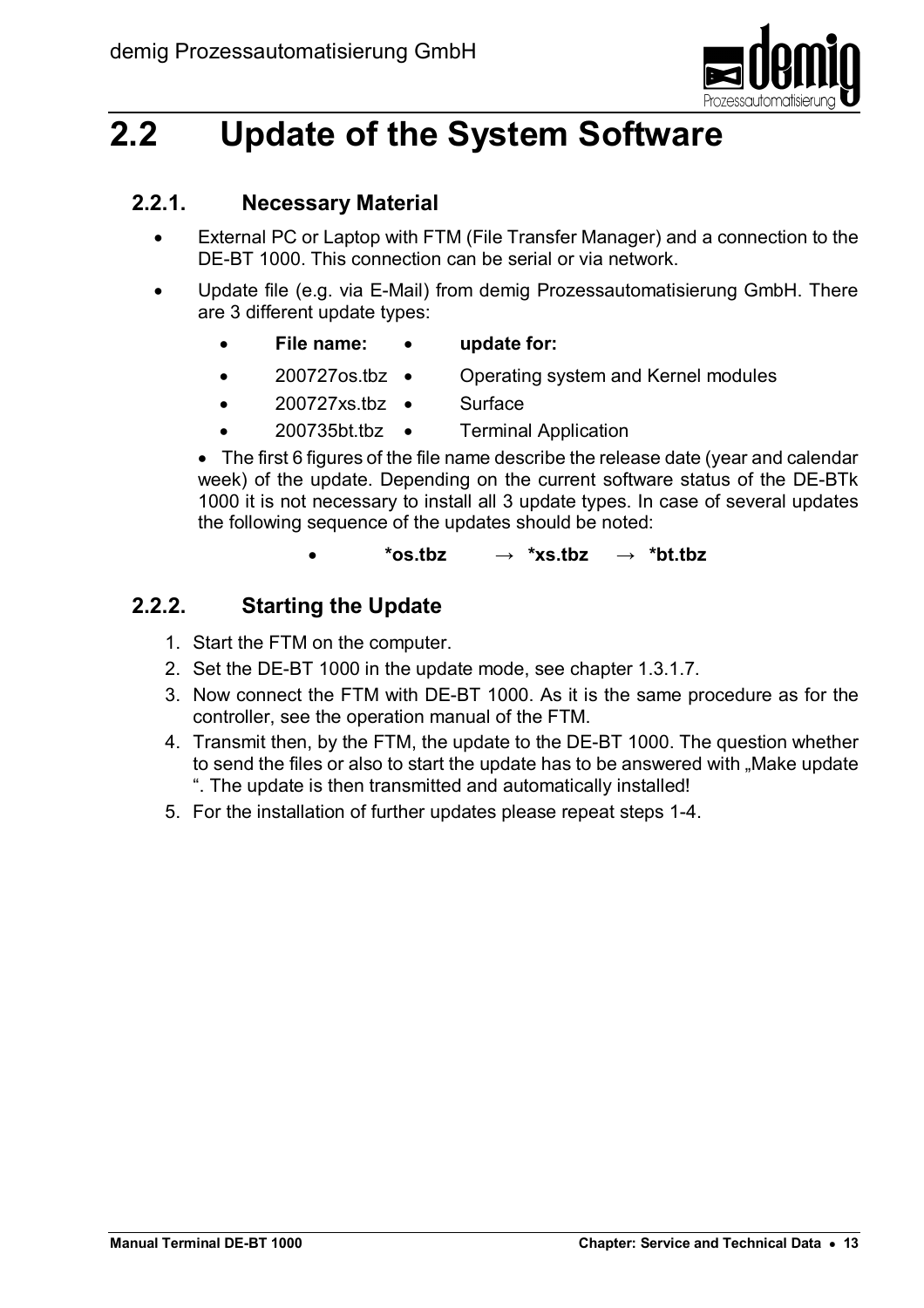

# **2.2.3. Update History**

Delivery date ex works:

Software version at delivery:

| No:        | <b>Date</b> | <b>Installed File</b> | <b>Software Version after</b><br><b>Update</b> |
|------------|-------------|-----------------------|------------------------------------------------|
| 01         |             |                       |                                                |
| $02\,$     |             |                       |                                                |
| $03\,$     |             |                       |                                                |
| $04\,$     |             |                       |                                                |
| $05\,$     |             |                       |                                                |
| ${\bf 06}$ |             |                       |                                                |
| $07\,$     |             |                       |                                                |
| ${\bf 08}$ |             |                       |                                                |
| $09\,$     |             |                       |                                                |
| $10$       |             |                       |                                                |
| $11$       |             |                       |                                                |
| 12         |             |                       |                                                |
| 13         |             |                       |                                                |
| 14         |             |                       |                                                |
| 15         |             |                       |                                                |
| 16         |             |                       |                                                |
| $17$       |             |                       |                                                |
| $18$       |             |                       |                                                |
| 19         |             |                       |                                                |
| $20\,$     |             |                       |                                                |
| 21         |             |                       |                                                |
| 22         |             |                       |                                                |
| 23         |             |                       |                                                |
| 24         |             |                       |                                                |
| 25         |             |                       |                                                |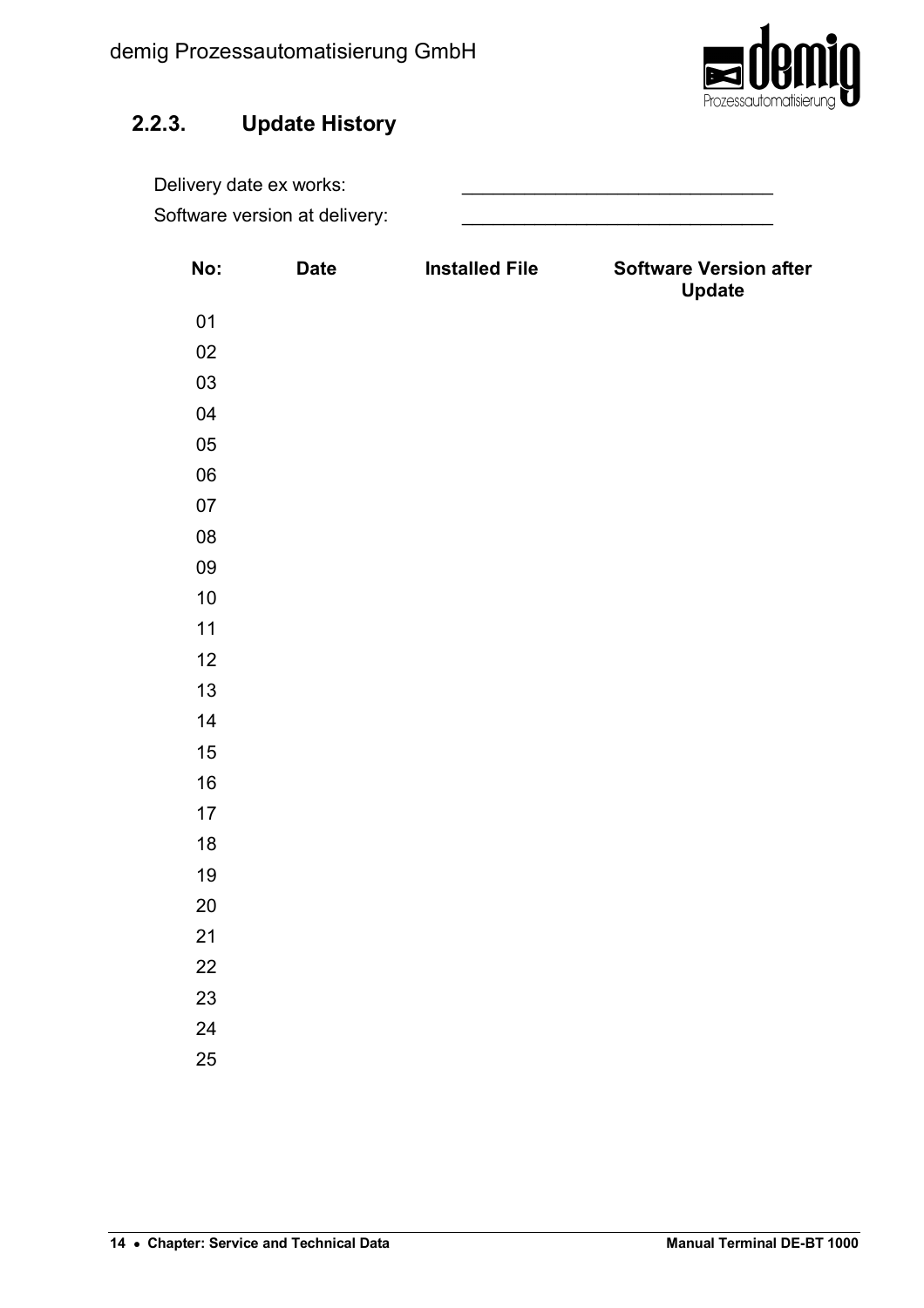

# **2.3 Technical Data**

# **2.3.1. Control System Unit**

- COM-Express CPU module
- AMD G-Series 1,6 GHz

### **2.3.1.1. Storage**

- 2 GB RAM (operating store)
- 8 GB Industrial Grade Flash for operating program and configuration storage

### **2.3.1.2. Optional mass storage**

• USB mass storage

### **2.3.1.3. Interfaces/Connections**

- All interfaces are galvanically isolated from the supply and system potential.
- DIN-RS232, up to 38400 Baud
- DIN-RS422/RS485, compatibel up to BT485, half and full duplex, up to 38400 Baud
- 2x USB, for keyboard, printer, scanner, etc.
- Power supply unit: 24V DC, ± 15%, max. eo W, protective earth connection
- Gigabit-Ethernet interface

### **2.3.1.4. Display**

- 6,5" TFT LCD-color display with extra large viewing angle
- resolution 640x480 pixles

### **2.3.1.5. Operation**

- Membrane keyboard (according to DIN EN 60529 IP protection 65)
- Extern connectable PC keyboard and mouse

### **2.3.2. Installation and mounting**

- Ambient temperature 0...+45°C
- Relative humidity 0 90% non condensing at +40°C and below 3000m
- Supply voltage 24V DC, ± 15%, power consumption 20W (normal mode)
- Storing temperature -20...+60°C
- Integrated seal at the rear of the front panel
- Mounting space in the switch gear cabinet to the top and the bottom 15 cm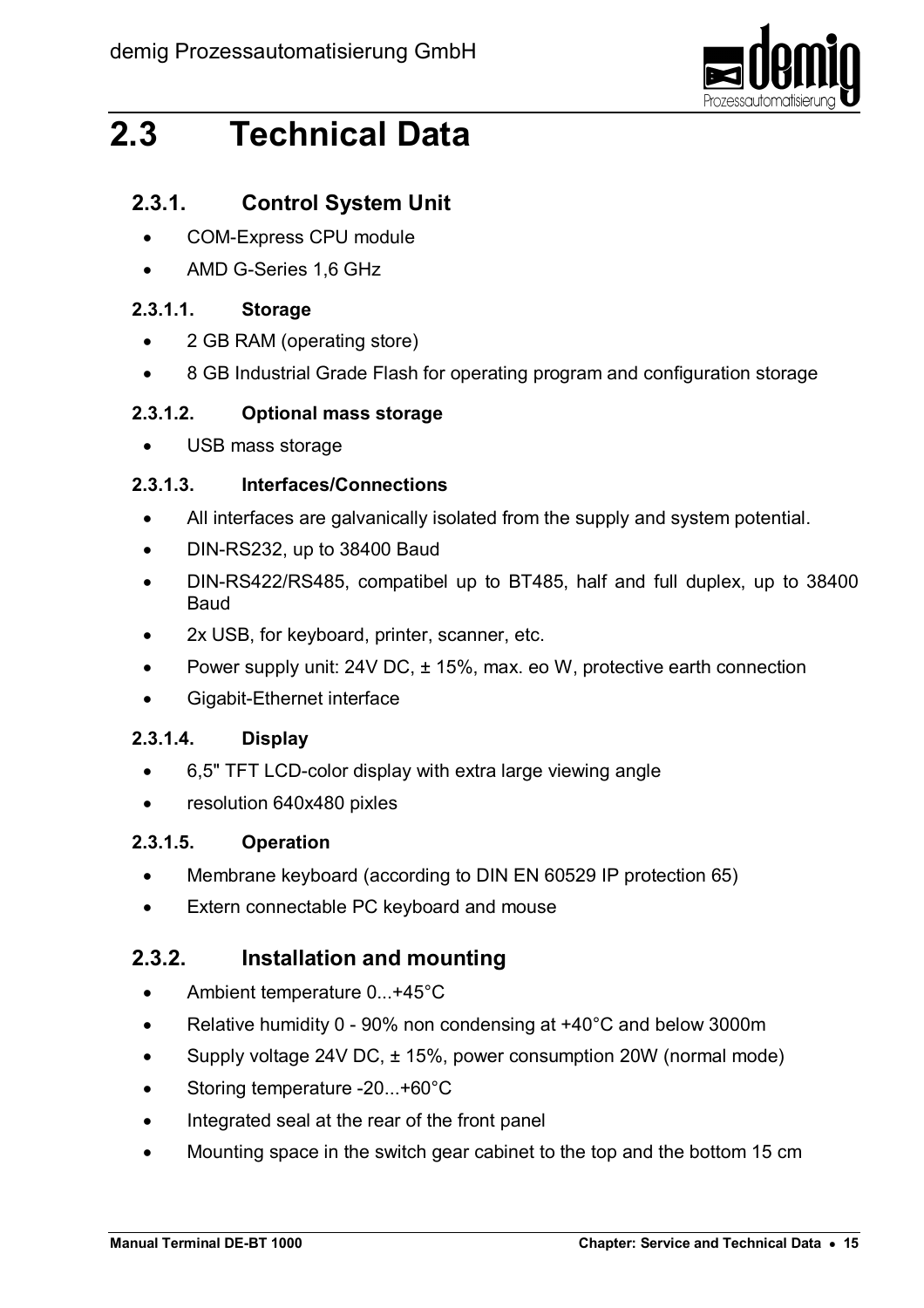

### **2.3.2.1. Potentials**

In order to guarantee an undisturbed operation (electromagnetic compatibility EMC), it is important to connect the protective grounding cable (min. diameter 6 mm<sup>2</sup>, superiorly earth wire).

# **2.3.3. PIN Assignments**

### **2.3.3.1. Serial Interfaces**

**Male Connector: Female Connector:** 

| 2<br>6<br>$\overline{7}$ | 3<br>$\sqrt{4}$<br>5<br>С<br>8<br>9 | 5432<br>9898 | 낭        |
|--------------------------|-------------------------------------|--------------|----------|
| Pin:                     | <b>RS232</b>                        | RS485/422    |          |
| 1                        | <b>DCD</b>                          | 5V           |          |
| $\overline{2}$           | <b>RXD</b>                          | <b>GND</b>   |          |
| 3                        | <b>TXD</b>                          |              |          |
| $\overline{4}$           | <b>DTR</b>                          |              |          |
| 5                        | <b>GND</b>                          |              |          |
| 6                        | <b>DSR</b>                          | Y            | Sender   |
| $\overline{7}$           | <b>RTS</b>                          | Z            |          |
| 8                        | <b>CTS</b>                          | A            | Receiver |
| 9                        | RI                                  | B            |          |

### **2.3.3.2.**

### **2.3.3.3. Power Supply**



| г ш. |        |
|------|--------|
| 1    | 24V    |
| 2    | Ground |
| 3    | PЕ     |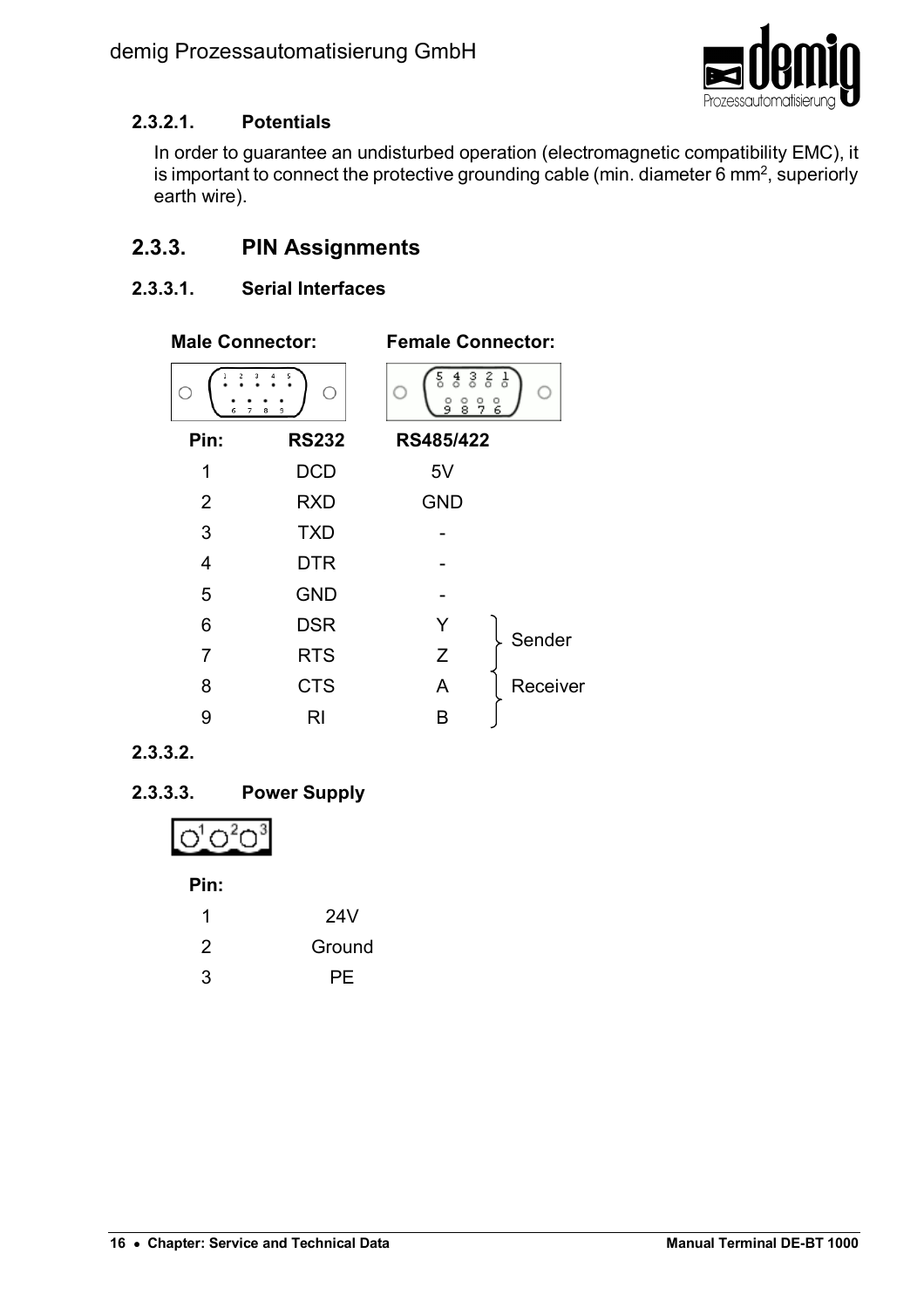

# **2.4 Installation Dimensions and Measurements of Rack-Housing**

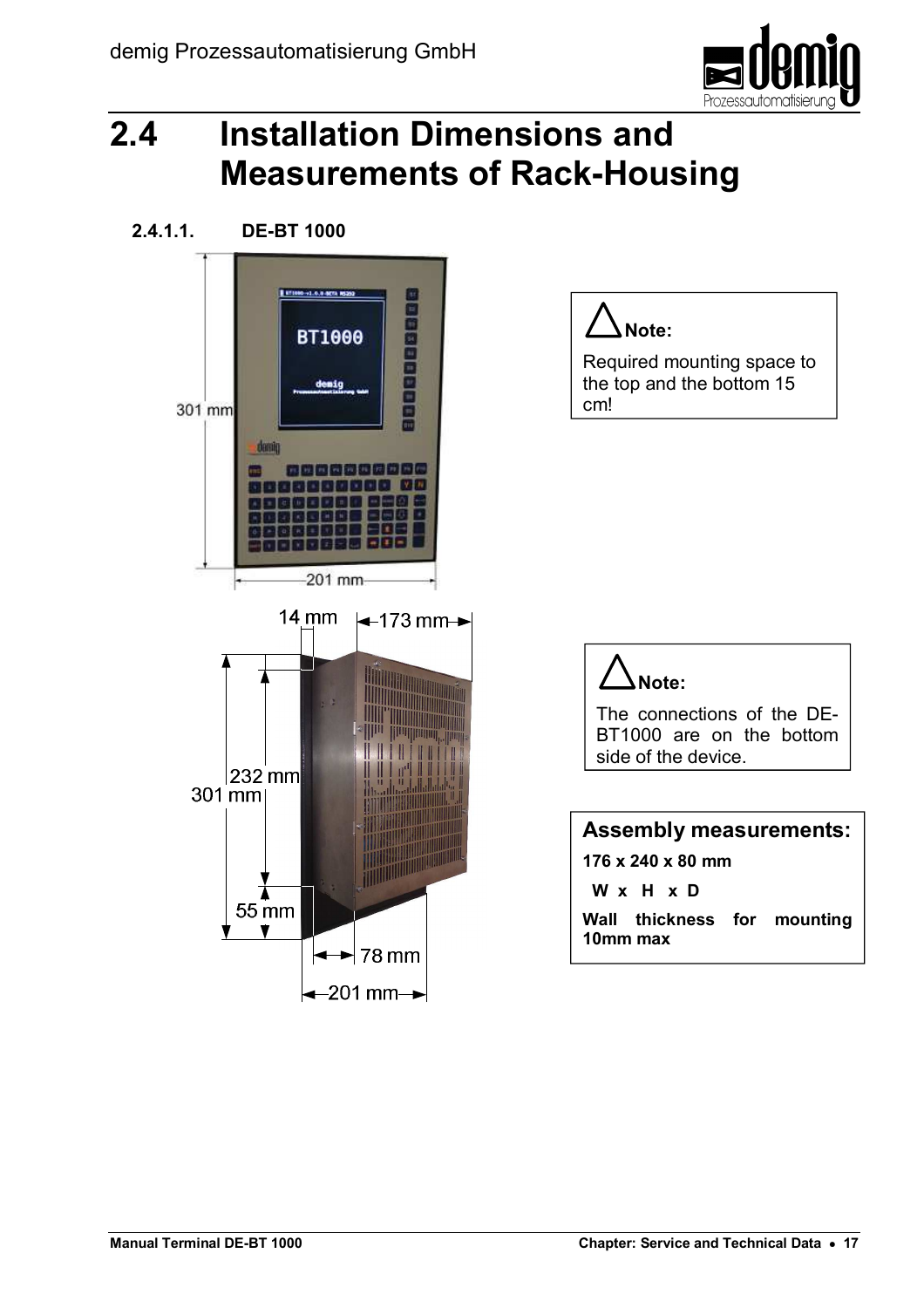

# **2.4.2. Connections**

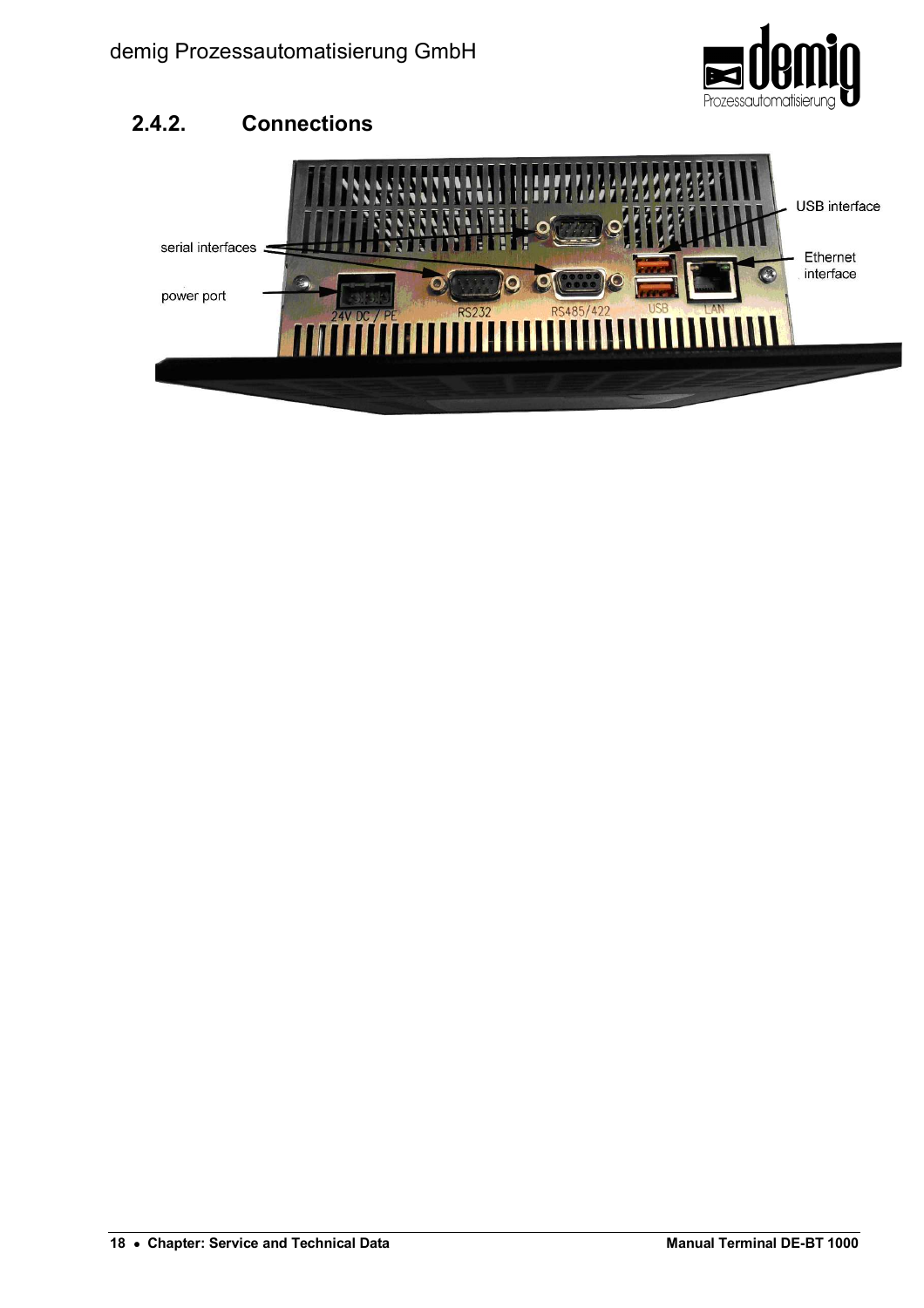

# **3. Chapter: Appendix**

# **3.1 License Note**

The software USB Software Library for AT90USBxxx by Atmel Corporation has been used for the firmware. It is based on the following license:

/\* Copyright (c) 2007, Atmel Corporation All rights reserved.

\* Redistribution and use in source and binary forms, with or without

\* modification, are permitted provided that the following conditions are met:

 \* \* 1. Redistributions of source code must retain the above copyright notice,

\* this list of conditions and the following disclaimer.

\* 2. Redistributions in binary form must reproduce the above copyright notice,

\* this list of conditions and the following disclaimer in the documentation

\* and/or other materials provided with the distribution.

\* 3. The name of ATMEL may not be used to endorse or promote products derived

\* from this software without specific prior written permission.

\*

\*

\*

\*

\* THIS SOFTWARE IS PROVIDED BY ATMEL ``AS IS'' AND ANY EXPRESS OR IMPLIED

\* WARRANTIES, INCLUDING, BUT NOT LIMITED TO, THE IMPLIED WARRANTIES OF

\* MERCHANTABILITY AND FITNESS FOR A PARTICULAR PURPOSE ARE EXPRESSLY AND

\* SPECIFICALLY DISCLAIMED. IN NO EVENT SHALL ATMEL BE LIABLE FOR ANY DIRECT,

\* INDIRECT, INCIDENTAL, SPECIAL, EXEMPLARY, OR CONSEQUENTIAL DAMAGES

\* (INCLUDING, BUT NOT LIMITED TO, PROCUREMENT OF SUBSTITUTE GOODS OR SERVICES;

\* LOSS OF USE, DATA, OR PROFITS; OR BUSINESS INTERRUPTION) HOWEVER CAUSED AND

\* ON ANY THEORY OF LIABILITY, WHETHER IN CONTRACT, STRICT LIABILITY, OR TORT

\* (INCLUDING NEGLIGENCE OR OTHERWISE) ARISING IN ANY WAY OUT OF THE USE OF

\* THIS SOFTWARE, EVEN IF ADVISED OF THE POSSIBILITY OF SUCH DAMAGE.

\*/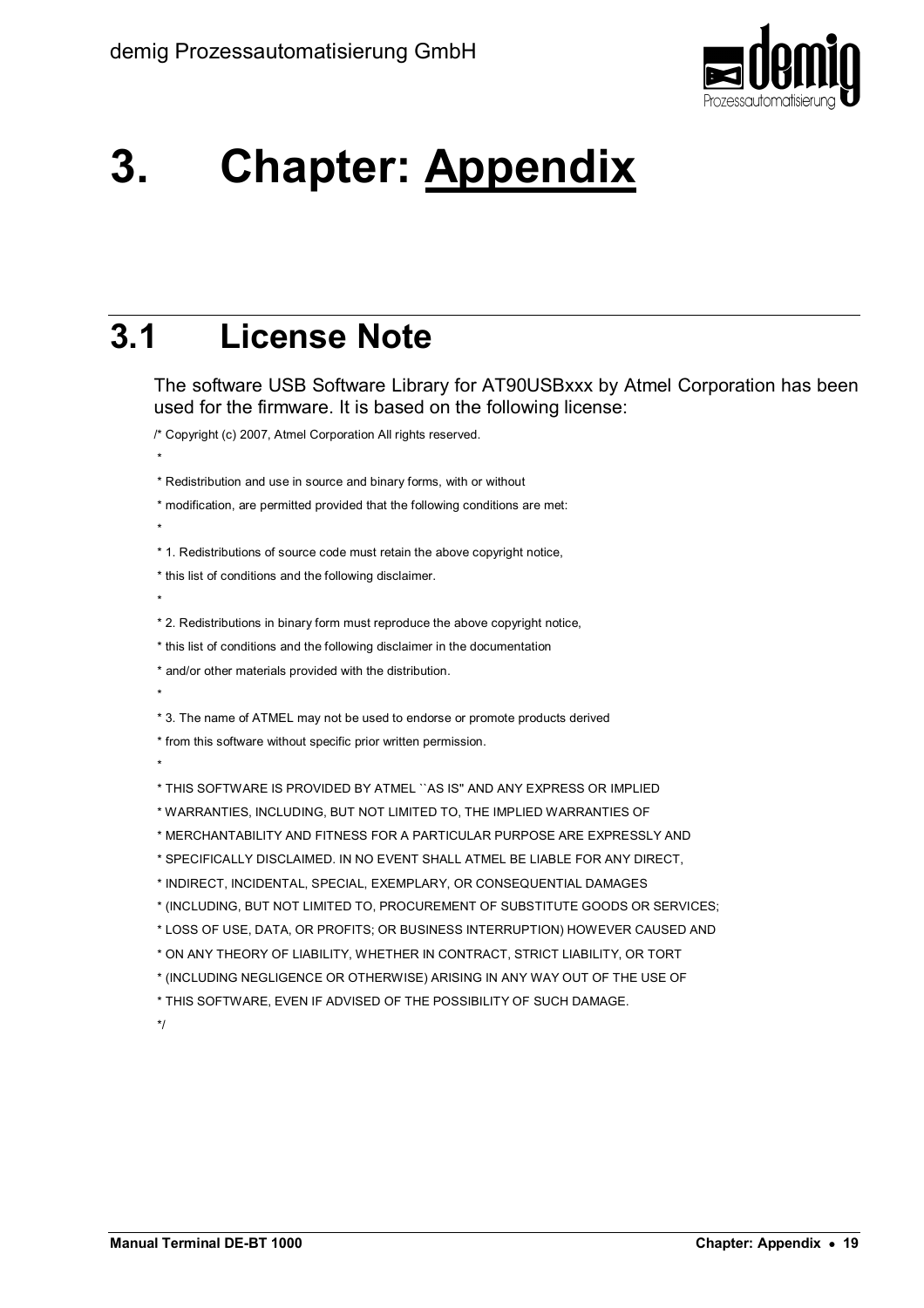

Pywebsocket has been used for the Websocket Server. It is based on the following license:

# Copyright 2011, Google Inc.

# All rights reserved.

#

# Redistribution and use in source and binary forms, with or without # modification, are permitted provided that the following conditions are # met:

#

# \* Redistributions of source code must retain the above copyright

# notice, this list of conditions and the following disclaimer.

# \* Redistributions in binary form must reproduce the above

# copyright notice, this list of conditions and the following disclaimer

# in the documentation and/or other materials provided with the # distribution.

# \* Neither the name of Google Inc. nor the names of its

# contributors may be used to endorse or promote products derived from

# this software without specific prior written permission.

#

# THIS SOFTWARE IS PROVIDED BY THE COPYRIGHT HOLDERS AND CONTRIBUTORS # "AS IS" AND ANY EXPRESS OR IMPLIED WARRANTIES, INCLUDING, BUT NOT # LIMITED TO, THE IMPLIED WARRANTIES OF MERCHANTABILITY AND FITNESS FOR # A PARTICULAR PURPOSE ARE DISCLAIMED. IN NO EVENT SHALL THE COPYRIGHT # OWNER OR CONTRIBUTORS BE LIABLE FOR ANY DIRECT, INDIRECT, INCIDENTAL, # SPECIAL, EXEMPLARY, OR CONSEQUENTIAL DAMAGES (INCLUDING, BUT NOT # LIMITED TO, PROCUREMENT OF SUBSTITUTE GOODS OR SERVICES; LOSS OF USE, # DATA, OR PROFITS; OR BUSINESS INTERRUPTION) HOWEVER CAUSED AND ON ANY # THEORY OF LIABILITY, WHETHER IN CONTRACT, STRICT LIABILITY, OR TORT # (INCLUDING NEGLIGENCE OR OTHERWISE) ARISING IN ANY WAY OUT OF THE USE # OF THIS SOFTWARE, EVEN IF ADVISED OF THE POSSIBILITY OF SUCH DAMAGE.